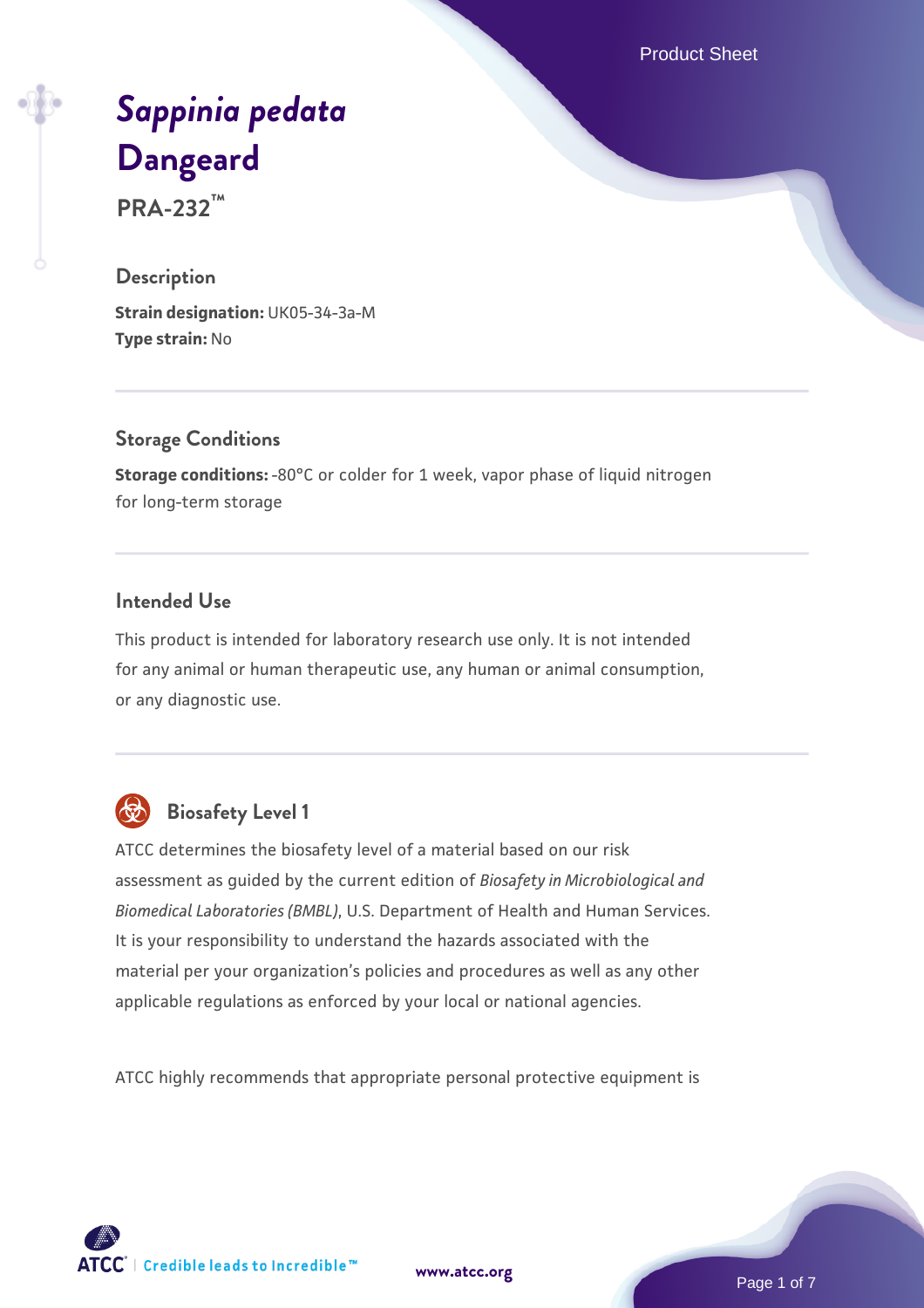### **[Sappinia pedata](https://www.atcc.org/products/pra-232) [Dangeard](https://www.atcc.org/products/pra-232) Product Sheet** Product Sheet **PRA-232**

always used when handling vials. For cultures that require storage in liquid nitrogen, it is important to note that some vials may leak when submersed in liquid nitrogen and will slowly fill with liquid nitrogen. Upon thawing, the conversion of the liquid nitrogen back to its gas phase may result in the vial exploding or blowing off its cap with dangerous force creating flying debris. Unless necessary, ATCC recommends that these cultures be stored in the vapor phase of liquid nitrogen rather than submersed in liquid nitrogen.

## **Certificate of Analysis**

For batch-specific test results, refer to the applicable certificate of analysis that can be found at www.atcc.org.

## **Growth Conditions**

**Medium:**  [ATCC Medium 2432: wMY \(weak Malt Yeast Extract\)](https://www.atcc.org/-/media/product-assets/documents/microbial-media-formulations/2/4/3/2/atcc-medium-2432.pdf?rev=f73d483e590547a9aed0a61b07a0a2da) **Instructions for complete medium:** ATCC Medium 2432 wMY inoculated with *Escherichia coli* (ATCC® 23437™) **Temperature:** 15-20°C

## **Handling Procedures**

#### **Storage and Culture Initiation**

Frozen ampules packed in dry ice should either be thawed immediately or stored in liquid nitrogen. If liquid nitrogen storage facilities are not available, frozen ampules may be stored at or below -70°C for approximately one week. **Do not under any circumstance store frozen ampules at refrigerator freezer temperatures (generally -20°C).** Storage of frozen material at this

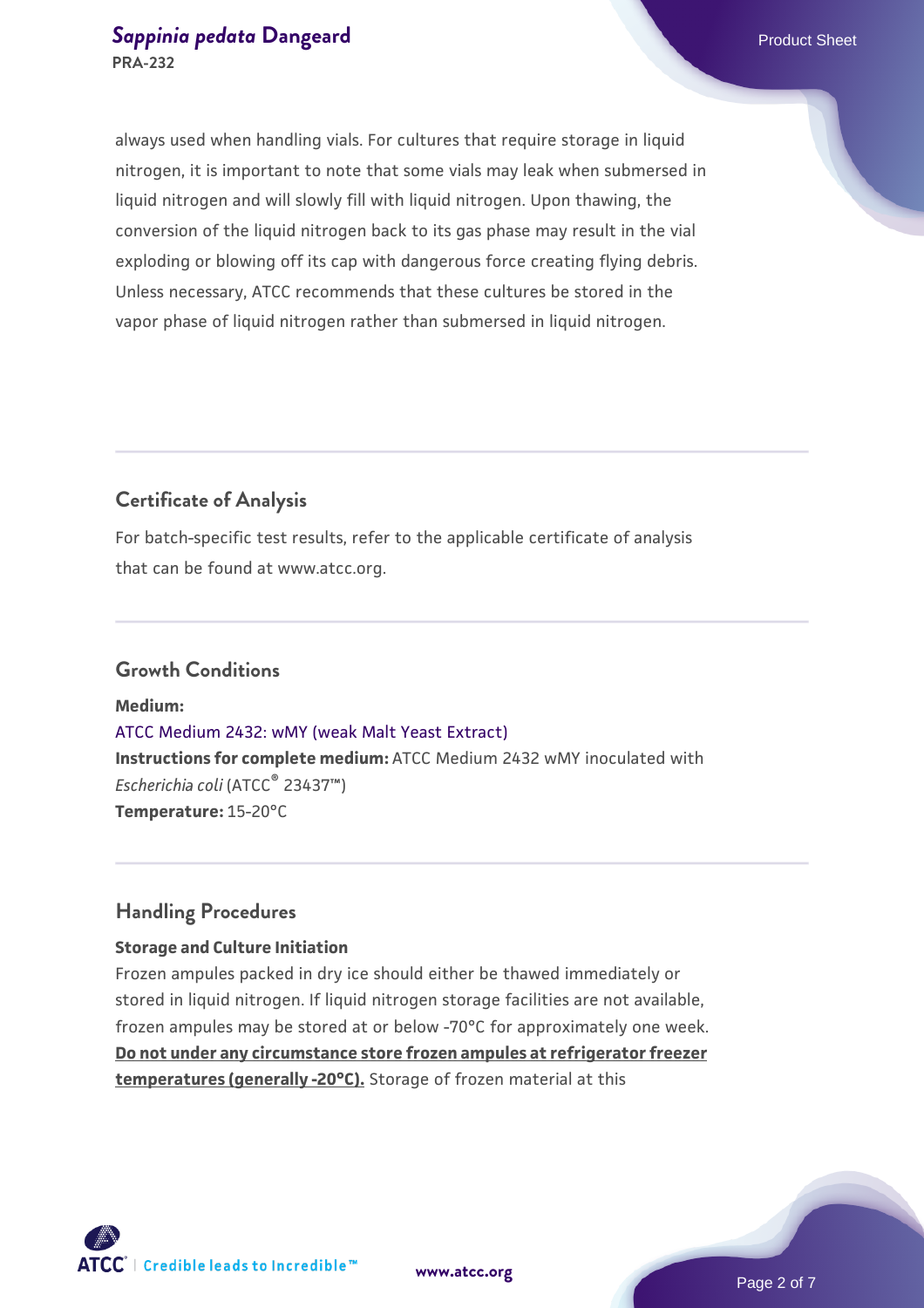## **[Sappinia pedata](https://www.atcc.org/products/pra-232) [Dangeard](https://www.atcc.org/products/pra-232) Product Sheet** Product Sheet

**PRA-232**

temperature will result in the death of the culture.

- 1. To thaw a frozen ampule, place it in a 35°C water bath such that the lip  $\;$ of the ampule remains above the water line. Thawing time is approximately 2 to 3 minutes. Do not agitate the ampule. Do not leave ampule in water bath after it is thawed.
- 2. Immediately after thawing, aseptically transfer contents to a plate of ATCC medium 2432. Distribute the material evenly over the plate using a spread bar.
- 3. Wrap the entire edge of the plate with parafilm and incubate upright at 15-20°C. Amoeboid trophozoites and/or stalked fruiting bodies should be seen within 2-5 d.

#### **Culture maintenance:**

- 1. Prepare an ATCC medium 2432 plate with a lawn of *Escherichia coli* (ATCC® 23437™) and incubate at 37°C overnight.
- 2. Remove an agar block (~5 mm<sup>2</sup>) with trophozoites from the edge of an agar plate culture and invert the block at the edge of the freshly prepared plate.
- 3. Wrap the entire edge of the plate with parafilm and incubate upright at 15-20°C.
- 4. Repeat steps 1-3 at 7-10 d intervals.

#### **Reagents for cryopreservation:** Cryoprotective Solution

DMSO, 1.5 mL

Fresh growth medium w/o bacteria, 8.5 mL

#### **Cryopreservation:**

#### **Harvest and Preservation**

- 1. Mix the components in the order listed. When the medium is added to the DMSO the solution will warm up due to chemical heat.
- 2. Harvest cells from a culture which is at or near peak density by adding 5 mL ATCC medium 5080 (Dryl's solution) and washing cells into suspension. Rub the surface of the plate with a spread bar to detach adhering trophozoites.
- 3. Adjust the concentration of cells to at least  $2 \times 10^4$ /mL in fresh medium.
- 4. Mix the cell preparation and the cryoprotective solution in equal portions.
- 5. Dispense in 0.5 mL aliquots into 1.0 2.0 mL sterile plastic screw-capped cryules (special plastic vials for cryopreservation).

 $\mathsf{ATCC}^*$   $\vdash$  Credible leads to Incredible  $\mathbb {m}$ 

**[www.atcc.org](http://www.atcc.org)**

Page 3 of 7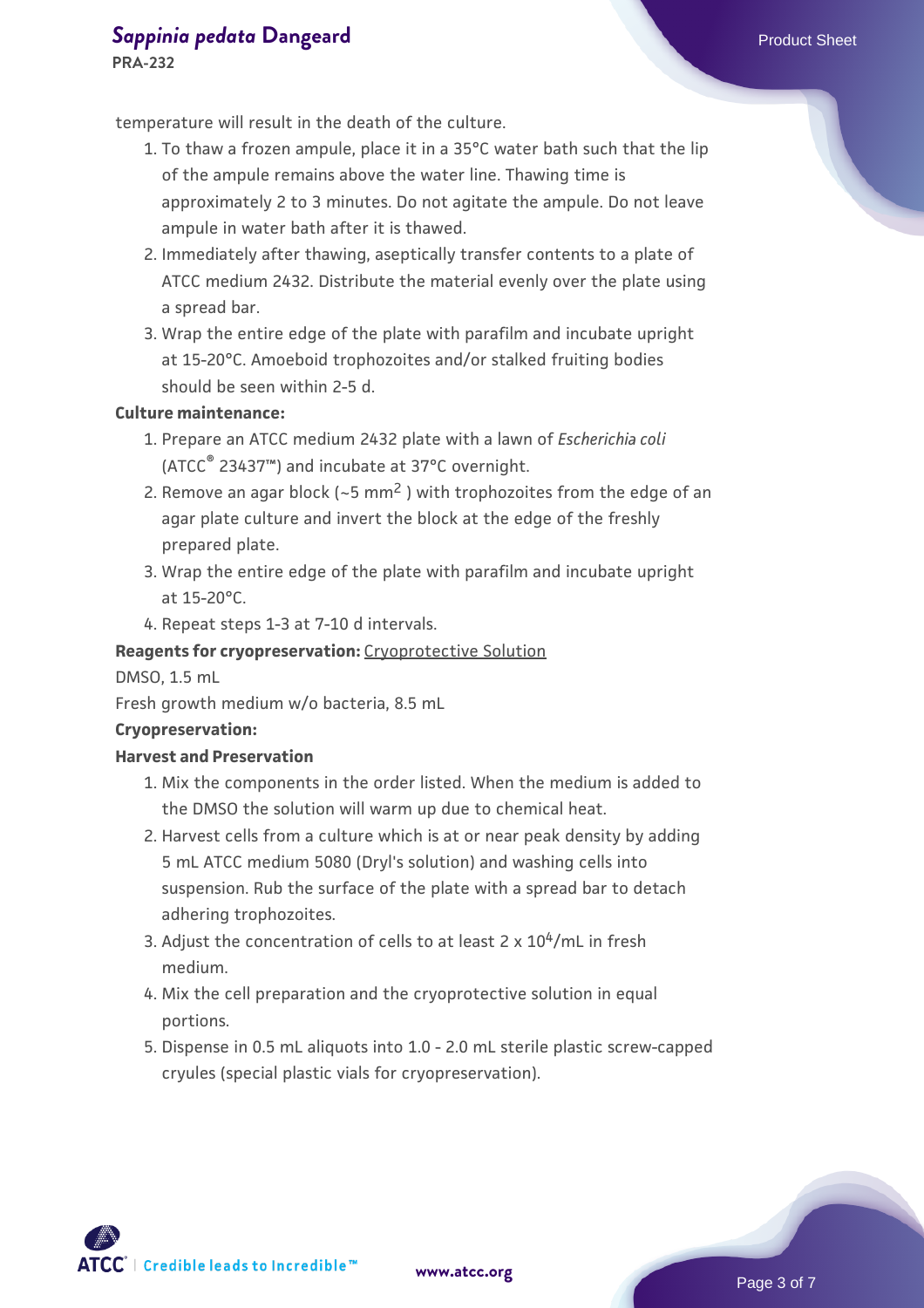# **[Sappinia pedata](https://www.atcc.org/products/pra-232) [Dangeard](https://www.atcc.org/products/pra-232) Product Sheet** Product Sheet

**PRA-232**

- 6. Place vials in a controlled rate freezing unit. From room temperature cool at -1°C/min to -40°C. If freezing unit can compensate for the heat of fusion, maintain rate at -1°C/min through heat of fusion. At -40°C plunge ampules into liquid nitrogen. Alternatively, place the vials in a Nalgene 1°C freezing apparatus. Place the apparatus at -80°C for 1.5 to 2 hours and then plunge ampules into liquid nitrogen. (The cooling rate in this apparatus is approximately -1°C/min.)
- 7. Ampules are stored in either the vapor or liquid phase of a nitrogen refrigerator.
- 8. To establish a culture from the frozen state place the vial in a 35°C  $\,$ water bath. Immerse the vial to a level just above the surface of the frozen material. Do not agitate the vial. Immediately after thawing, aseptically transfer the contents of the ampule to the center of a fresh plate of ATCC medium 2432. Distribute the material evenly over the plate using a spread bar.
- 9. Wrap the entire edge of the plate with parafilm and incubate upright at 15-20°C.
- 10. Follow the protocol for maintenance of culture.

## **Material Citation**

If use of this material results in a scientific publication, please cite the material in the following manner: *Sappinia pedata* Dangeard (ATCC PRA-232)

## **References**

References and other information relating to this material are available at www.atcc.org.

#### **Warranty**

The product is provided 'AS IS' and the viability of ATCC® products is warranted for 30 days from the date of shipment, provided that the

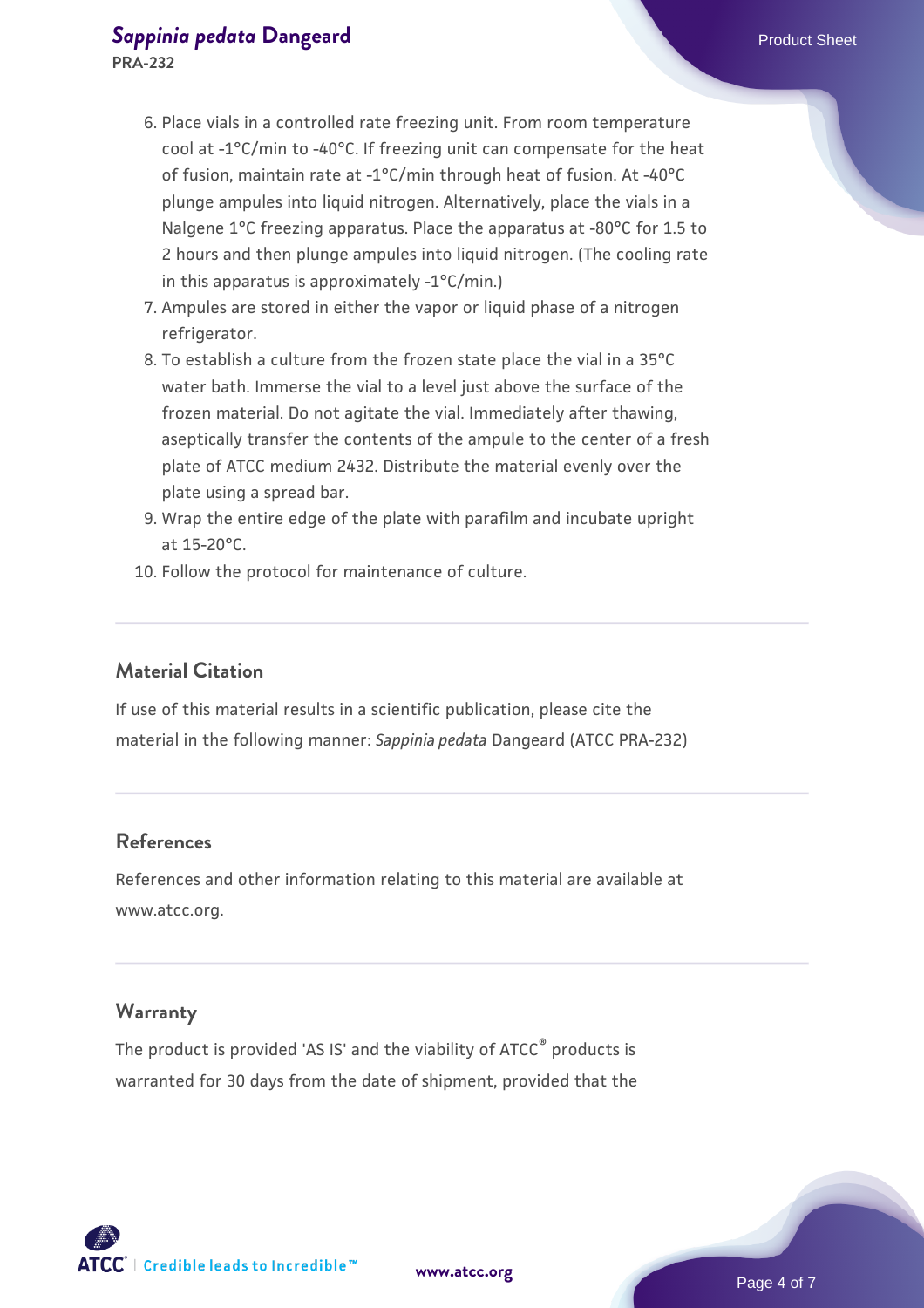customer has stored and handled the product according to the information included on the product information sheet, website, and Certificate of Analysis. For living cultures, ATCC lists the media formulation and reagents that have been found to be effective for the product. While other unspecified media and reagents may also produce satisfactory results, a change in the ATCC and/or depositor-recommended protocols may affect the recovery, growth, and/or function of the product. If an alternative medium formulation or reagent is used, the ATCC warranty for viability is no longer valid. Except as expressly set forth herein, no other warranties of any kind are provided, express or implied, including, but not limited to, any implied warranties of merchantability, fitness for a particular purpose, manufacture according to cGMP standards, typicality, safety, accuracy, and/or noninfringement.

#### **Disclaimers**

This product is intended for laboratory research use only. It is not intended for any animal or human therapeutic use, any human or animal consumption, or any diagnostic use. Any proposed commercial use is prohibited without a license from ATCC.

While ATCC uses reasonable efforts to include accurate and up-to-date information on this product sheet, ATCC makes no warranties or representations as to its accuracy. Citations from scientific literature and patents are provided for informational purposes only. ATCC does not warrant that such information has been confirmed to be accurate or complete and the customer bears the sole responsibility of confirming the accuracy and completeness of any such information.

This product is sent on the condition that the customer is responsible for and assumes all risk and responsibility in connection with the receipt, handling, storage, disposal, and use of the ATCC product including without limitation taking all appropriate safety and handling precautions to minimize health or environmental risk. As a condition of receiving the material, the customer





Page 5 of 7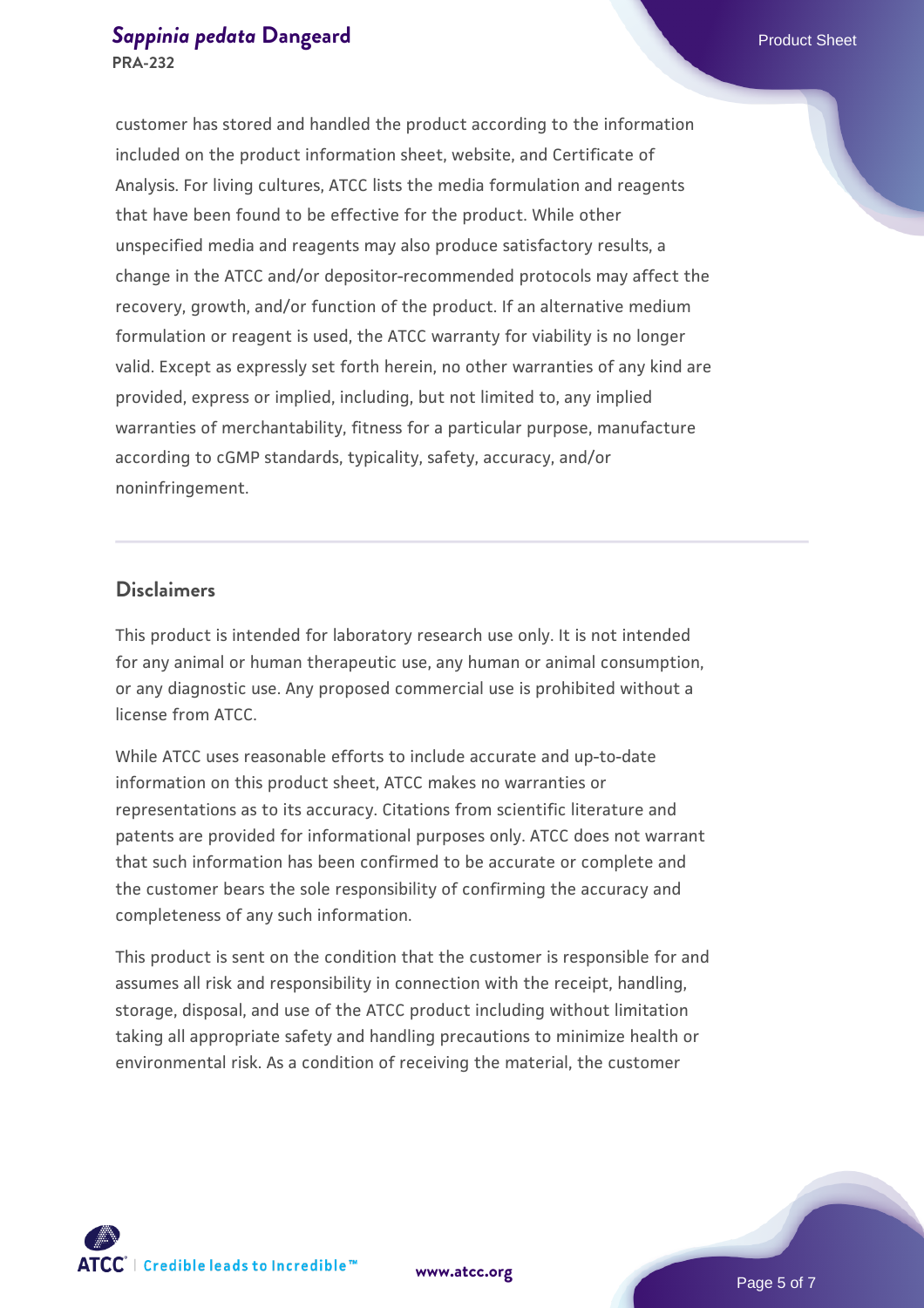agrees that any activity undertaken with the ATCC product and any progeny or modifications will be conducted in compliance with all applicable laws, regulations, and guidelines. This product is provided 'AS IS' with no representations or warranties whatsoever except as expressly set forth herein and in no event shall ATCC, its parents, subsidiaries, directors, officers, agents, employees, assigns, successors, and affiliates be liable for indirect, special, incidental, or consequential damages of any kind in connection with or arising out of the customer's use of the product. While reasonable effort is made to ensure authenticity and reliability of materials on deposit, ATCC is not liable for damages arising from the misidentification or misrepresentation of such materials.

Please see the material transfer agreement (MTA) for further details regarding the use of this product. The MTA is available at www.atcc.org.

## **Copyright and Trademark Information**

© ATCC 2021. All rights reserved. ATCC is a registered trademark of the American Type Culture Collection.

## **Revision**

This information on this document was last updated on 2021-05-20

## **Contact Information**

ATCC 10801 University Boulevard Manassas, VA 20110-2209 USA US telephone: 800-638-6597 Worldwide telephone: +1-703-365-2700